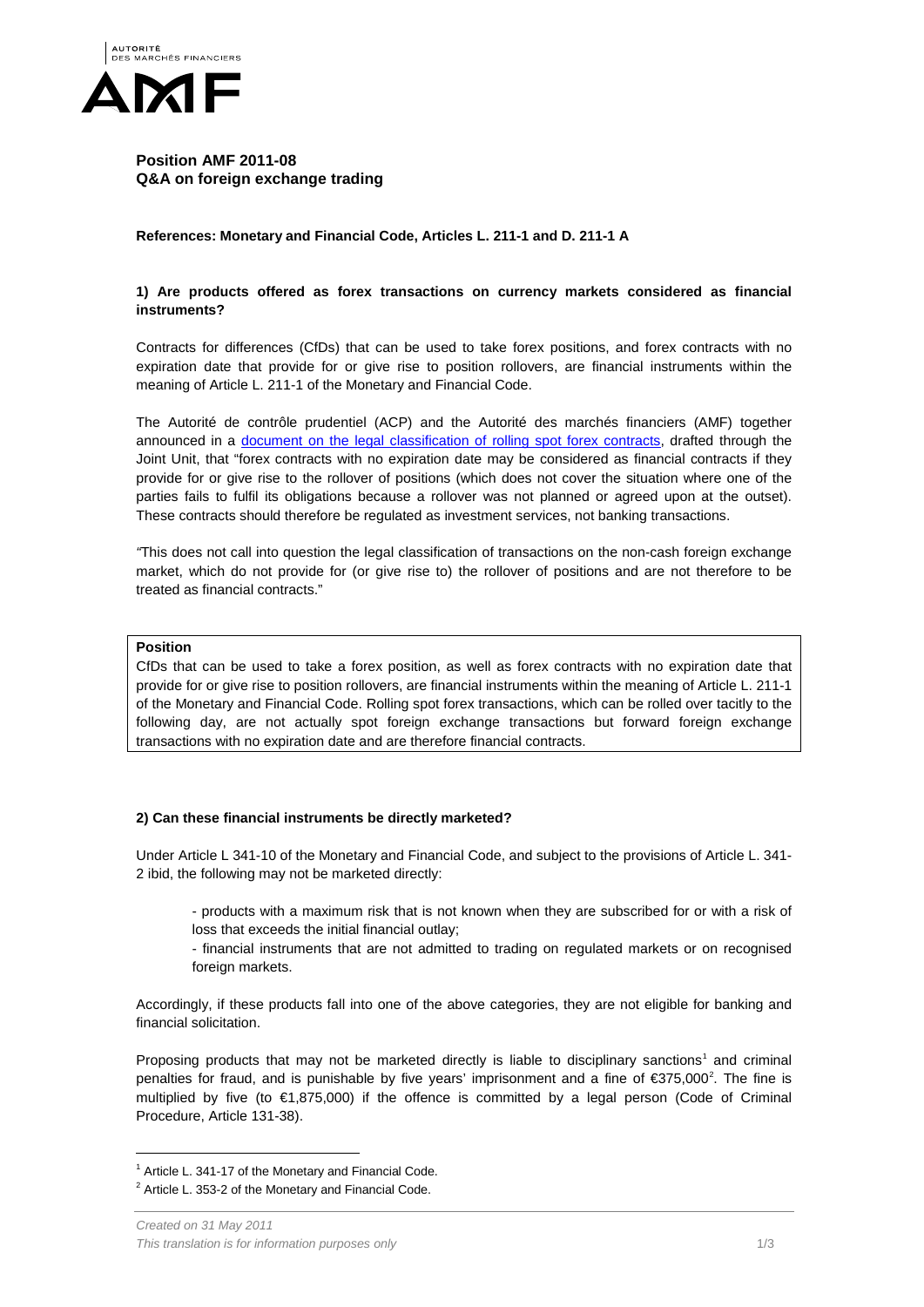

## **3) What are the investment services supplied by providers offering services on these financial instruments?**

The investment services supplied in connection with these financial instruments are:

- order execution on behalf of third parties if the provider enters into agreements to buy or sell one or more financial instruments for a third party. It should be noted that where a provider makes proprietary trades on financial instruments in order to be helpful to a customer, the provider is supplying two services: dealing for own account and third party order execution<sup>[3](#page-0-2)</sup>;

- where a provider receives and transmits an order to another "investment services provider or an entity that is governed by the law of a State outside the European Community or the European Economic Area (EEA) and that has the same status, on behalf of a third party"<sup>[4](#page-1-0)</sup>, this provider is supplying the service of reception and transmission of orders on behalf of third parties.

Providers may also supply other services, including investment advice to clients or portfolio management services for third parties, as defined in Article D. 321-1 of the Monetary and Financial Code.

When executing these services, the provider must conform to the conduct of business rules set forth in the applicable legislation, given that these products, which are complex financial instruments,<sup>[5](#page-1-1)</sup> cannot under any circumstances come under the execution-only regime, which would relieve the provider of some of its obligations.

#### **4) Who can supply these services?**

Providers must be authorised as investment services providers in order to supply these services. In France, this authorisation is granted by the ACP.

Non-French providers having their registered office (or place of effective management) in the EEA and wishing to establish a business relationship with one or more clients residing in France, including by contacting a French-resident client in any way with a view to providing an investment service, must have obtained prior authorisation in their home state and must apply for a European passport to supply these services in France under the freedom to provide services.

If these providers want to set up a branch in France to offer their services, they must first be authorised in their home state and apply for a European passport to supply these investment services in France under the right of establishment.

Other providers from outside the EEA that are licensed as credit institutions in the state where their registered office is located must be authorised by the ACP if they wish to carry on their business in France through a branch.

The list of authorised institutions is available on the Banque de France website.

 <sup>3</sup> Recital 69 of Commission Directive 2006/73/EC of 10 August 2006 implementing Directive 2004/39/EC of the European Parliament and of the Council as regards organisational requirements and operating conditions for investment firms and defined terms for the purposes of that Directive states: "Dealing on own account with clients by an investment firm should be considered as the execution of client orders, and therefore subject to the requirements under Directive 2004/39/EC and this Directive."

<span id="page-1-0"></span><sup>4</sup> Article D. 321-1 of the Monetary and Financial Code.

<span id="page-1-1"></span><sup>5</sup> Article L. 533-13 of the Monetary and Financial Code and Article 314-57 of the AMF General Regulation on the execution-only regime. Here, the notion of complex financial instrument is not the same as that covered in AMF Position 2010-05, which concerns the marketing of structured funds and complex debt securities (especially complex EMTNs) to retail clients.